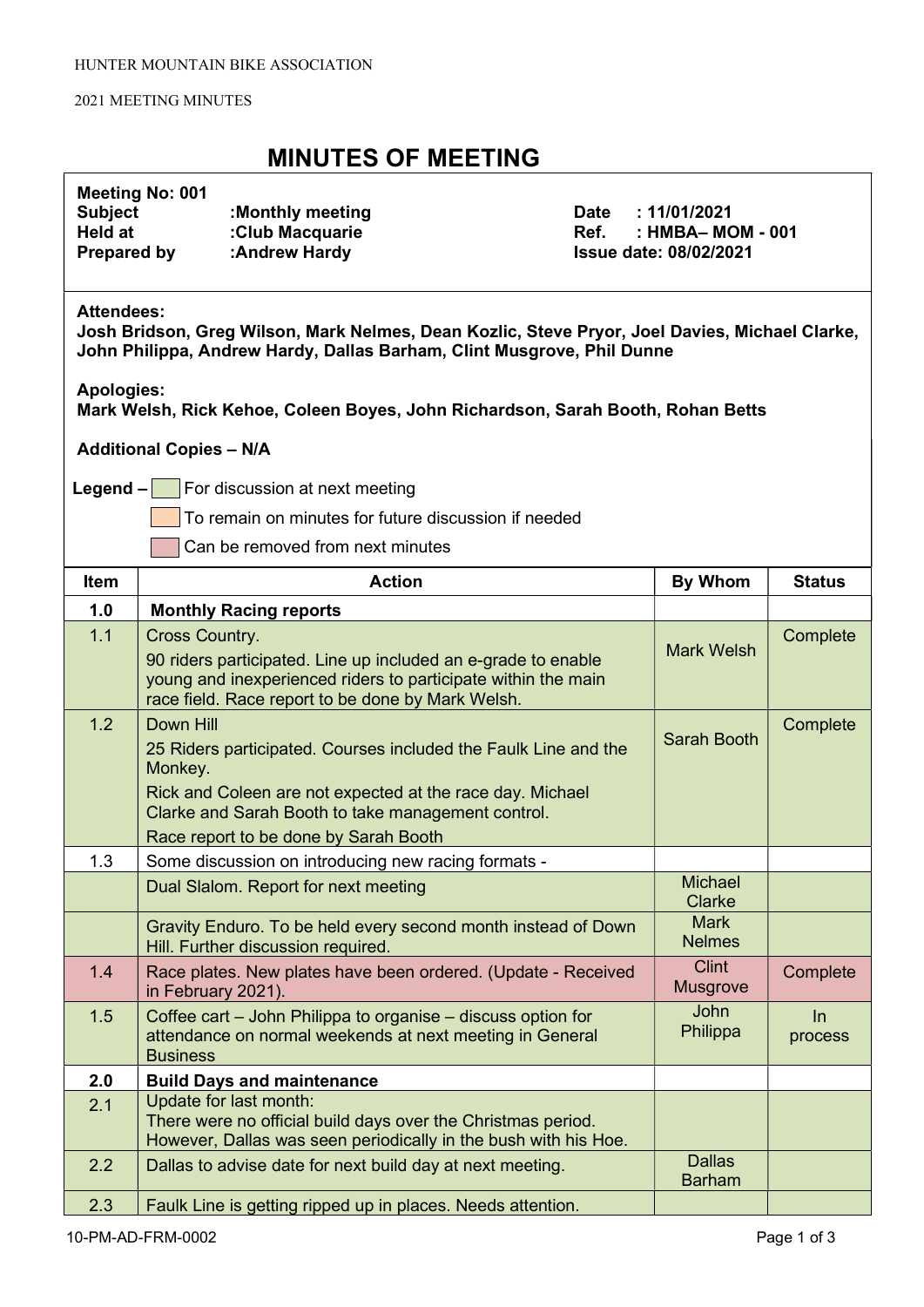#### 2021 MEETING MINUTES

# MINUTES OF MEETING

| 2.4 | Chicken Run is under way. Hopefully finished by end of February.<br>Chicken Bone Bridge needs handrails.                                                                                        |                                                             | ln<br>process    |
|-----|-------------------------------------------------------------------------------------------------------------------------------------------------------------------------------------------------|-------------------------------------------------------------|------------------|
| 2.5 | Jump line extension from red loop down to Frog Mouth Rd<br>requires finishing works.                                                                                                            |                                                             |                  |
|     | Discussion on paying a contractor to do this work. Decided in the<br>negative.                                                                                                                  |                                                             |                  |
| 2.6 | It was decided to purchase a new plate compactor to assist with<br>this work. Budget is \$2,000.                                                                                                | Volunteer<br>required                                       |                  |
| 2.7 | Road gap needs water egress works - rock crossings.                                                                                                                                             |                                                             | $\ln$<br>process |
| 2.8 | Maintenance by Corrective Services. Andrew to follow up.                                                                                                                                        | Andrew<br><b>Hardy</b>                                      |                  |
| 2.9 | Rocky Corner. Needs refurbishment all the way to Conrod Strait.<br>Michael Clarke to arrange quotes from 2 X subbies.                                                                           | <b>Michael</b><br>Clarke,<br><b>Dallas</b><br><b>Barham</b> | ln<br>process    |
| 3.0 | Finance report.                                                                                                                                                                                 |                                                             |                  |
| 3.1 | All funds from the P450 project have been transferred to the club<br>account.                                                                                                                   |                                                             | Complete         |
| 3.2 | Club account balance is \$78,695.59                                                                                                                                                             |                                                             |                  |
| 3.3 | This is Rohan's last report as treasurer. A new treasurer will be<br>appointed at the January 2021 AGM. Thanks Risky for your years<br>of service to the club - good job mate.                  |                                                             | Complete         |
| 4.0 | <b>Grants and Grant projects</b>                                                                                                                                                                |                                                             |                  |
| 4.1 | P450. This project is now complete. A report is to be provided to<br>Forestry corporation by the end of February. Josh to coordinate<br>meeting with Mike Hill.                                 | Andrew<br>Hardy /<br>Josh<br><b>Bridson</b>                 | $\ln$<br>process |
| 4.2 | A condition of the P450 grant is that the State Government sign is<br>to remain on the front fence for 12 months. Can be removed<br>January 2022.                                               |                                                             |                  |
| 4.3 | Trailer grant. NSW Govt has not asked for ratification as yet.<br>When they do, we'll need to supply the invoice from the fabricator                                                            | Dean Kozlic                                                 |                  |
| 4.4 | Sunshades grant. Nearing completion – roofs for the containers<br>will be delivered in early February. Will then need to coordinate<br>installation                                             | Andrew<br><b>Hardy</b>                                      | In process       |
| 4.5 | Lake mac Council - The club is still to use the \$7,000 grant<br>provided in 2019 – was to assist in running a National Round at<br>Awaba.                                                      |                                                             |                  |
| 5.0 | <b>Correspondence and notifications</b>                                                                                                                                                         |                                                             |                  |
| 5.1 | Nil correspondence received.                                                                                                                                                                    |                                                             |                  |
| 5.2 | Sugarloaf landowner contacted the club regarding illegal trails<br>being constructed on private land. The club offered to put the<br>issue up on social media, but landowner has not responded. |                                                             | Complete         |